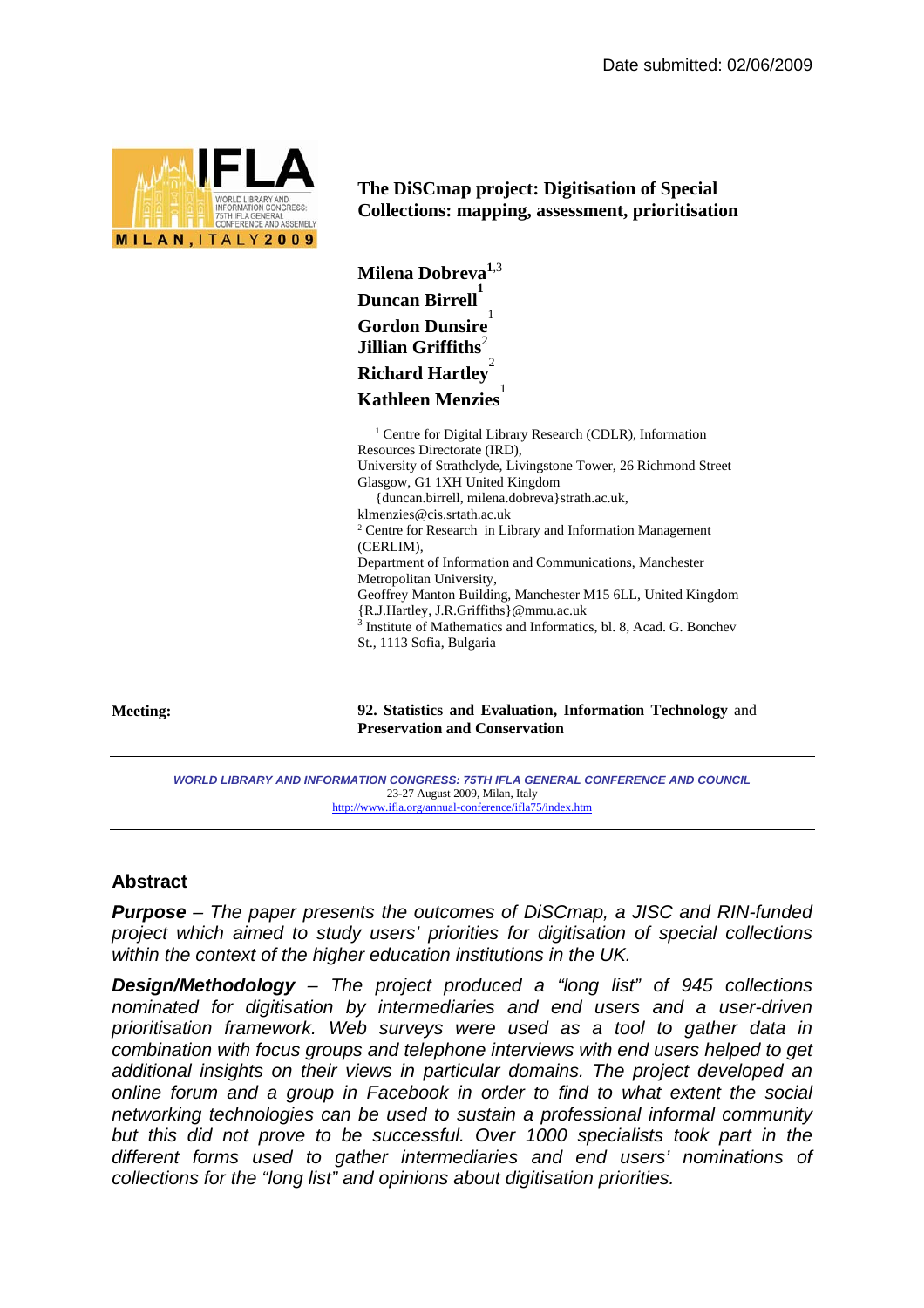*Findings – The long list of 945 special collections nominated for digitisation can be useful as an evidence of identified user interest; this list is not seen as a "snapshot" but as an outcome which needs to be sustained and further developed in the future. A user-driven framework for prioritizing digitisation was produced; it fits well with the current JISC digitisation strategy, providing a further level of detail on user priorities. The project also suggests a flexible approach for prioritizing collections for digitisation based on the use of the framework in combination with the long list of collections.* 

*Research limitations/implications – The project did not make a representative study; the participation of intermediaries and end users was a matter of good will. Yet, special collections from 44% of the higher education institutions in the UK were nominated to the long list.* 

*Originality/Value – The work on the project provided new insights and evidence on the user priorities in digitisation of special collections. It also suggests a user-driven digitisation prioritization framework which would be of benefit in future decision making.*

# 1. Introduction

Traditionally, digitisation has been led by supply rather than demand. While end users are seen as a priority they are not directly consulted about which collections they would like to have made available digitally or why. This can be seen in a wide range of policy documents throughout the cultural heritage sector, where users are positioned as central but where their preferences are *assumed* rather than solicited. Post-digitisation consultation with end users is equally rare. How do we to know that digitisation is serving the needs of the Higher Education community and is sustainable in the long-term?

The "Digitisation in Special Collections: mapping, assessment and prioritisation" (DiSCmap) project, funded by the Joint Information Systems Committee (JISC) and the Research Information Network (RIN) and run jointly by the Centre for Digital Library Research (CDLR) and the Centre for Research in Library and Information Management (CERLIM), has taken a collaborative approach to the creation of a user-driven digitisation prioritisation framework, encouraging participation and collective engagement between communities.

Between September 2008 and March 2009 the DiSCmap project team asked over 1,200 intermediaries and end users a variety of questions about which physical and digital Special Collections they make use of and what criteria they feel must be considered when selecting materials for digitisation. This was achieved through focus groups, interviews and two online questionnaires.

# **1.1. Definitions of "Special Collection"**

In attempting to establish a framework of priorities for the digitisation of Special Collections in an age of electronic mass media, it was necessary to address both their changing forms of use and the shifting contexts of their reception. Amidst such complexity, it is beneficial to start from the fundamental question posed in June 2008 by Alice Prochaska (Prochaska, 2008): "*What are Special Collections today, and what will they be in the future*?"

In an attempt to answer this, we surveyed a range of definitions, an illustrative sample of which are given below:

"*Special Collections are defined as those collections of library materials which, by virtue of their physical form content or depth of subject coverage are distinguished from the general stock of the Library. As a result the collection management policies which apply to Special Collections may be different to those which apply to the rest of*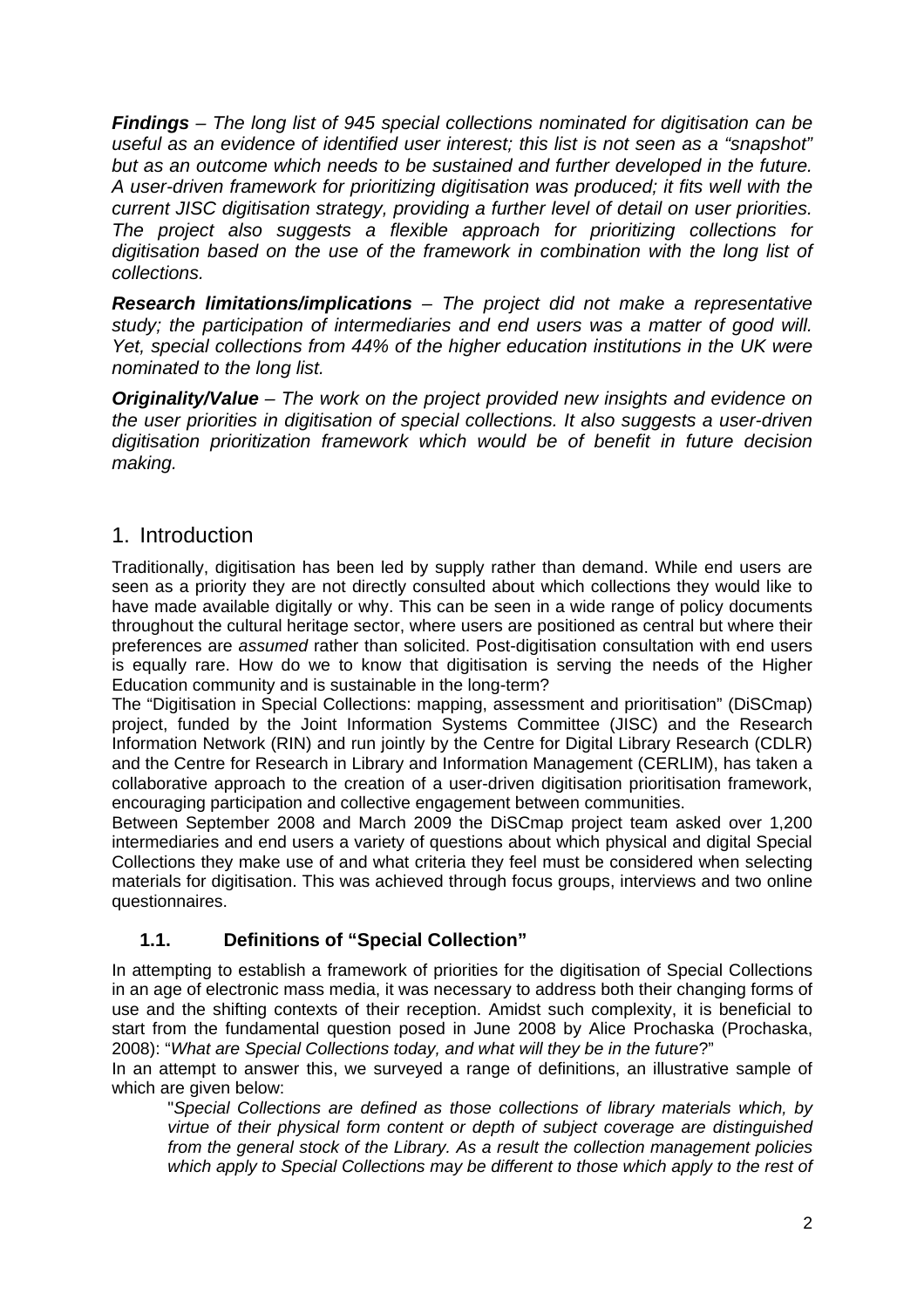*the library stock. They are maintained as separate and identifiable collections and may contain materials which are not included in the library catalogue. A list is available on the Special Collections page."* - Northumbria University (2007). Special Collections and Rare Books Policy (2007).

"*For the purposes of this project, Special Collections are rare, often unique materials generally housed in secure, monitored environments. Archives are unique collections associated with a specific individual or organization. By not defining these terms prescriptively, we hope to encourage a process that is encompassing and revelatory."* – CLIR (2008). Cataloging Hidden Special Collections and Archives: Building a New Research Environment.

"*By definition, a Special Collection implies a limited scope and definite purpose... Materials acquired for Special Collections support research of students, faculty, postdoctoral researchers and established scholars and authors.*" - Haworth, K. (2007). York University Libraries, Special Collections Policy.

Our working understanding of a Special Collection was greatly informed by the conceptualisation proposed by Michael Heaney, whose granular, entity-relationship based "Analytical Model of Collections and their Catalogues" (Heaney, 2000) can apply to any Collection, Special or otherwise. This inclusive model helped us defining the structure of our survey instruments used for the study of intermediaries and end users. We believe that this model accommodates well the differences between museum, library and archival views on the groupings of objects.

Due to the ambitious but time-constrained nature of the project, and with an understanding that collection description is itself a question which can be debated interminably, it was decided to approach the definition of "Special Collections" pragmatically. Special Collections, were therefore accepted as being collections identified as such by the staff of libraries, museums and archives, arranged and curated as such, and (at least to some extent) already made accessible to researchers and the public under their special conditions of use.

# **1.2. Aims and Objectives**

The aims of DiSCmap were to:

- − Identify priority collections for potential digitisation housed within UK Higher Education (HE)'s libraries, archives and museums as well as faculties and departments.
- − Assess users' needs and demand for Special Collections to be digitised across all disciplines.
- − Produce a synthesis of available knowledge about users' needs with regard to usability and format of digitised resources.
- − Provide recommendations for a strategic approach to digitisation within the wider context and activity of leading players both in the public and commercial sector.

Specific objectives were:

- − To survey and consult with both direct end users (researchers, teachers, subjectspecific societies) and intermediaries (librarians, curators and collection managers) to gauge their view on the collections to prioritise for digitisation.
- − Devise a list of priority Special Collections as candidates for potential future digitisation based on users' need and demand.
- − Survey the strategic approach to digitisation of key players in the field, in the public, not-for-profit and commercial sectors, in order to examine the complementarities of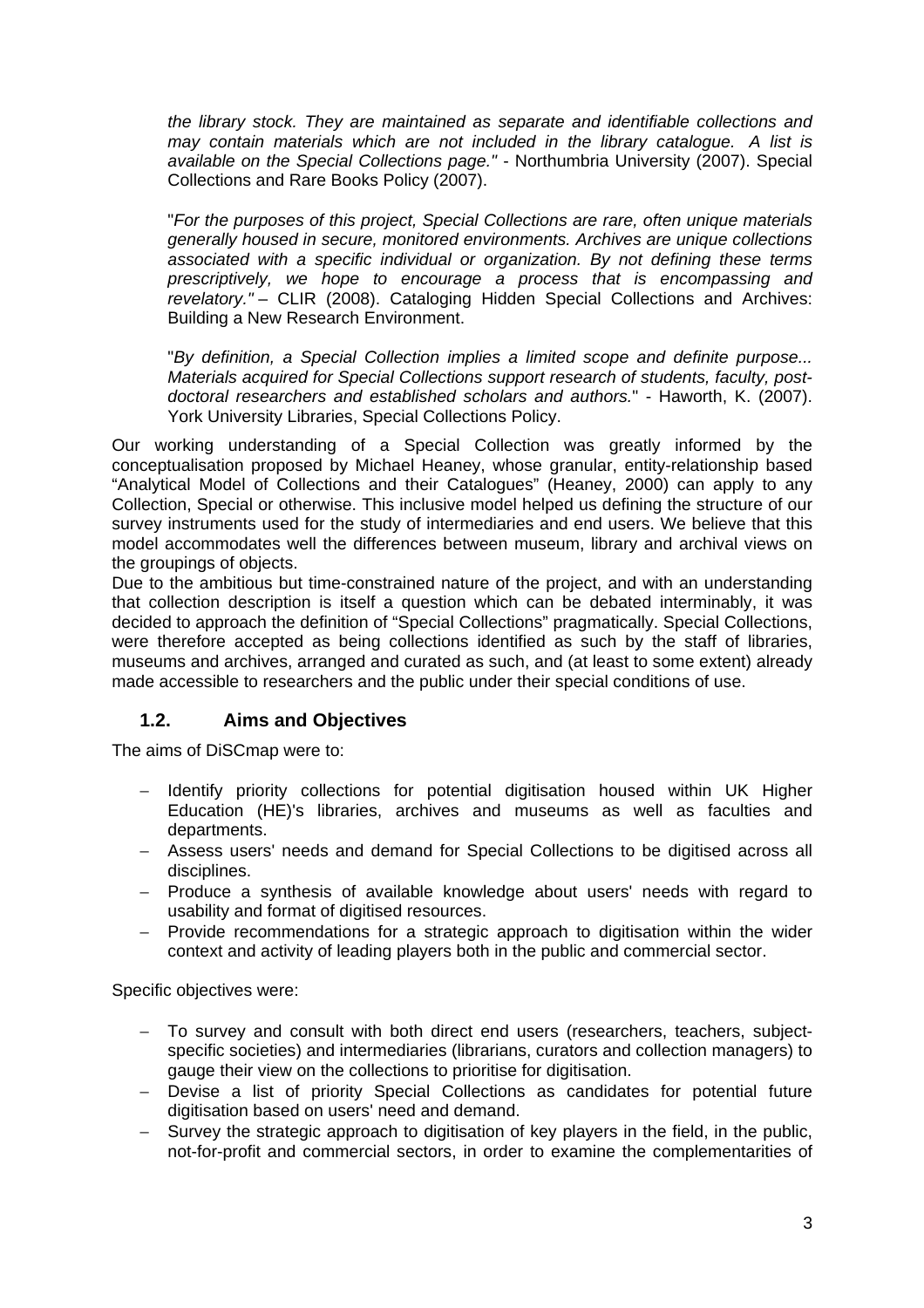digitisation activities pursued by different players and on that basis to provide informed strategic recommendations on future digitisation to JISC and RIN.

− Produce a synthesis of previous and current studies which have focused on identifying researchers' needs with regard to issues of usability and consumption of digital resources.

# 2. Methodology and Implementation

The project delivered:

- − A long list of collections;
- − A framework of user-driven criteria for digitisation;
- − Analysis of the application of the framework of user-driven in order to produce a short-list for digitisation.

The implementation of DiSCmap was organised seeking to make its results:

- − Representative (by a fair UK wide regional distribution).
- − Non-hierarchical (includes Ancient, Old, Redbrick, Post-Robbins and New/Post-1992 HEIs - in our terms, for simplicity, "Pre-1960", "Post-Robbins" and "Post-1992").
- − Granular (by surveying both intermediaries and end users).
- − Functional (deliver the resources users want and need).

## **2.1. The work on the long list of collections**

In order to gain the most comprehensive picture of current digitisation priorities for Special collections within UK HEIs, a twofold strategy was adopted centring on the deployment of discrete questionnaires. The project questioned "intermediary users" – librarians, archivists, curators and the scholarly community of "end users", later combining the findings of the two.

At the same time as the DiSCmap survey was being undertaken, Research Libraries UK (RLUK) was engaged in surveying their own members as to their digitisation priorities for Special Collections. A decision was taken to exempt RLUK member libraries from the DiSCmap survey due to take up problems which may arise from "survey fatigue" with an agreement that the RLUK survey outputs would be integrated with the CDLR's survey of intermediary users.

The work on the long list included more than just mechanical gathering of data on collections; correction and de-duplication of records were part of the process. In addition the project team compared the nominated collections with an established collection-level description service, SCONE, which provided additional insights on the structure of nominated collections.

As a result, data on 945 collections<sup>1</sup> were included in the long list (from 988 nominated collections in total which included some repetitive nominations). Fig. 1 presents the sources of all collections in DiSCmap, and in Section 3.1. we present descriptive data which pinpoint what type of queries can be done using the long list.

DiSCmap used Microsoft Access for gathering the data on collections nominated to the long list. The origin of the data influenced the level of detail provided and in particular allows to highlight differences in the way intermediary and end users are currently understanding what a Special Collection is.

<sup>&</sup>lt;sup>1</sup> It should be noted that the RLUK data included a spreadsheet with detailed data (called here RLUK survey) and a list of collections which consisted only of collection titles (called here RLUK list). The RLUK survey also included complementary collections and we added them to the long list, because in multiple cases these collections were not nominated by the institutions where they were kept.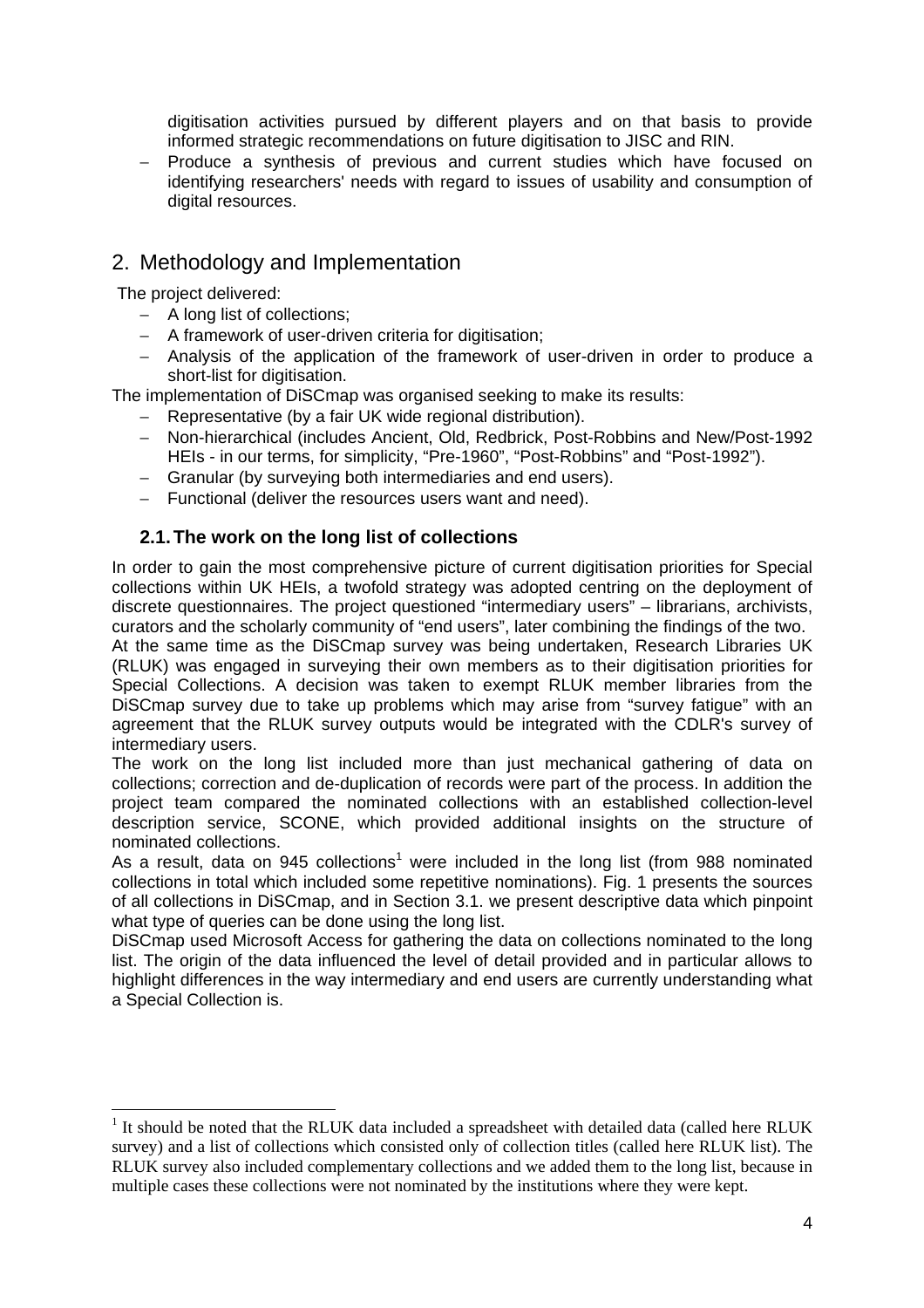

#### **Figure 1. The collections in the long list according to their source**

#### **2.2. The work on the user-driven framework of criteria for digitisation**

In order to collect a wide range of professional opinions, DiSCmap conducted two surveys: with the intermediary and the end users. It was decided to use different approaches when surveying the intermediaries and end users. The survey of intermediaries asked to provide justification of digitisation reasons and thus DiSCmap collected a rich set of compact digitisation cases. At the pilot stage of the survey with intermediaries, content analysis was used to group the most popular criteria emerging, and during the mass survey intermediaries had the chance not only to provide digitisation cases, but also to select from a list of five criteria for digitisation those which are relevant to a particular nominated collection.

Thus the intermediary survey allowed constructing a set of user-driven priorities based on the evidence in the digitisation cases.

The end user survey adopted a different approach which suggested a wide range of possible digitisation reasons. This list was based on a combination of the findings based on the analysis of the pilot survey with the intermediaries and on the analysis of seven frameworks suggesting priorities for digitisation.

The outcomes of this survey provide valuable quantitative data which allow ranking the importance of the suggested criteria according to the end users' views.

Thus, the framework of end user criteria was developed as a combination of the content analysis of the digitisation cases suggested by the intermediary users with the quantitative analysis of the end user survey data and was also informed by the JISC Digitisation Strategy and six frameworks for digitisation.

#### **2.3. The work on the short list for digitisation**

The work on the user-driven framework of criteria for prioritising digitisation provided valuable insights to this process and the differences between intermediaries and end users. During the work on the project the team consolidated around the opinion that instead of producing one single short list (like a snapshot of the moment and a selected subset of criteria) it should motivate the use of a flexible approach in obtaining short lists.

The use of Microsoft Access to store the data on the collections from the long list allowed us to use queries which would model a single criterion or a combination of criteria.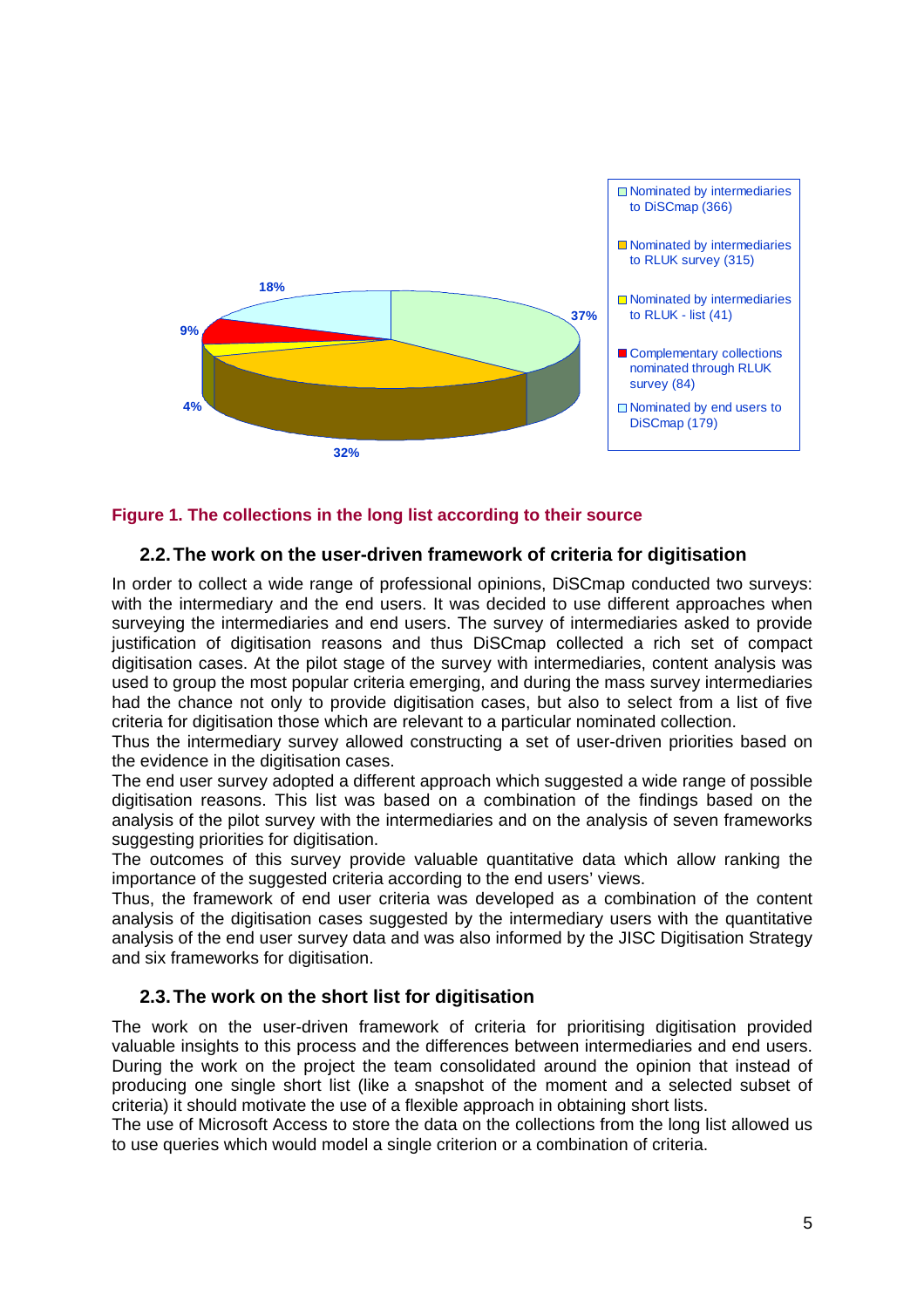This flexible approach provides the necessary freedom in future decision making process on prioritising digitisation, and is of special advantage of multifaceted domains such as userdriven priorities in digitisation.

# 3. Outputs and Results

# **3.1. The long list of collections**

This section provides a set of descriptive statistical data on the collections in the long list.<sup>2</sup> Below we present tables and diagrams which illustrate what data had been collected; this illustrates the richness of potential future uses of the long list.

# • *Total number of collections*

After normalisation, de-duplication and consolidation, the total number of collections is 945.

## • *Collections by source*

The distribution of collections by their source is illustrated on Fig. 1; Table 1 provides further detail on the provenance of the data in the long list. $3$ 

It is essential to know what the sources of the nominated collections are, because the level of detail in the data differs in the various sources.

Collections can have more than one source and be nominated more than once within a source, so overall total figures do not match source figures. Figures "by source" count nominations, not distinct collections.

|              | <b>Key Source</b>                              | <b>Total Note</b> |                                                                                                                                                                                                                                                                                                                                                                                                                            |  |  |  |  |
|--------------|------------------------------------------------|-------------------|----------------------------------------------------------------------------------------------------------------------------------------------------------------------------------------------------------------------------------------------------------------------------------------------------------------------------------------------------------------------------------------------------------------------------|--|--|--|--|
| A            | DiSCmap survey of 366<br><i>intermediaries</i> |                   | The data on these collections are most complete.                                                                                                                                                                                                                                                                                                                                                                           |  |  |  |  |
| B            | <b>RLUK survey</b>                             | 315               | Complete excluding data on impact.                                                                                                                                                                                                                                                                                                                                                                                         |  |  |  |  |
| $\mathsf{C}$ | <b>RLUK</b> list<br>(Aberdeen<br>University)   | 41                | This was just a list of titles of collections and thus the records are<br>incomplete.                                                                                                                                                                                                                                                                                                                                      |  |  |  |  |
| D            | <b>RLUK survey</b><br>complementary            | 84                | The RLUK survey asked for collections which would complement the<br>nominated collections; these have been treated as additional<br>nominations. One of the reasons was that institutions holding<br>collections mentioned as complementary collection to other<br>collections did not normally nominate these collections for digitisation<br>or have not responded to the survey at all.                                 |  |  |  |  |
| E            | DiSCmap survey of 192<br>end users<br>(CERLIM) |                   | These collections were mentioned by end users. The data on them<br>are also incomplete. One specific issue about these collections is that<br>the level of granularity seen by the end users differs from the<br>understanding of the intermediaries. End users nominate super- or<br>sub-collections (e.g. the collections of the British Library, or the<br>manuscripts within a particular collections) as collections. |  |  |  |  |

## **Table 1. Sources of data on collections**

**EXECUTE:**<br><sup>2</sup> We again would like to emphasize that the various nature of the sources of the collections in the long list, the data are not always homogeneous; in this section we include warnings when this is the case. DiSCmap collected a huge amount of initial data but did not have the resource and the time to fill all missing data – this would require to contact intermediaries responsible for the respective collections.

 $3$  Please note that the key values from this table (A-E) will be used further when it is necessary to distinguish the sources of data.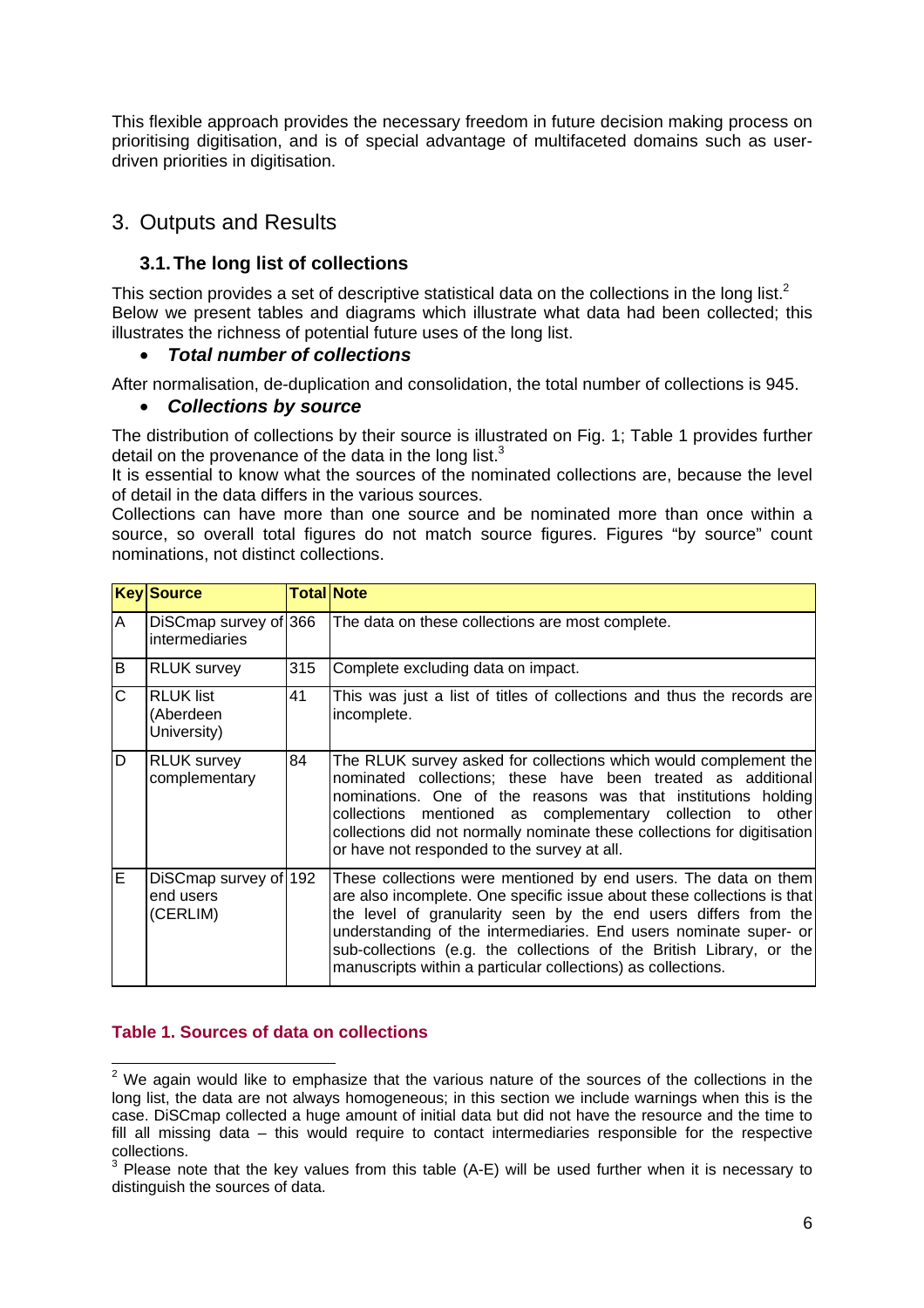# • *Collections by curatorial environment*

The "curatorial environment" of the nominated collections breaks down as shown on Fig. 2. A follow-up of the project may target specifically the museums and the departments which still are not strongly presented in the long list.



## **Figure 2. Collections by curatorial type**

## • *Collections by region*

The distribution of the nominated collections by region is shown on Fig. 3. It clearly illustrated that there are regions which are not well represented in the long list.

Since the nomination of collections was a matter of good will of intermediaries which decided whether they would like to respond to DiSCmap survey, a future effort might target especially those institutions which have not answered this survey.



**Figure 3. Collections by region.<sup>4</sup>**

 $\overline{a}$ 4 The map of the UK HE regions is taken from the HERO website (www.hero.ac.uk).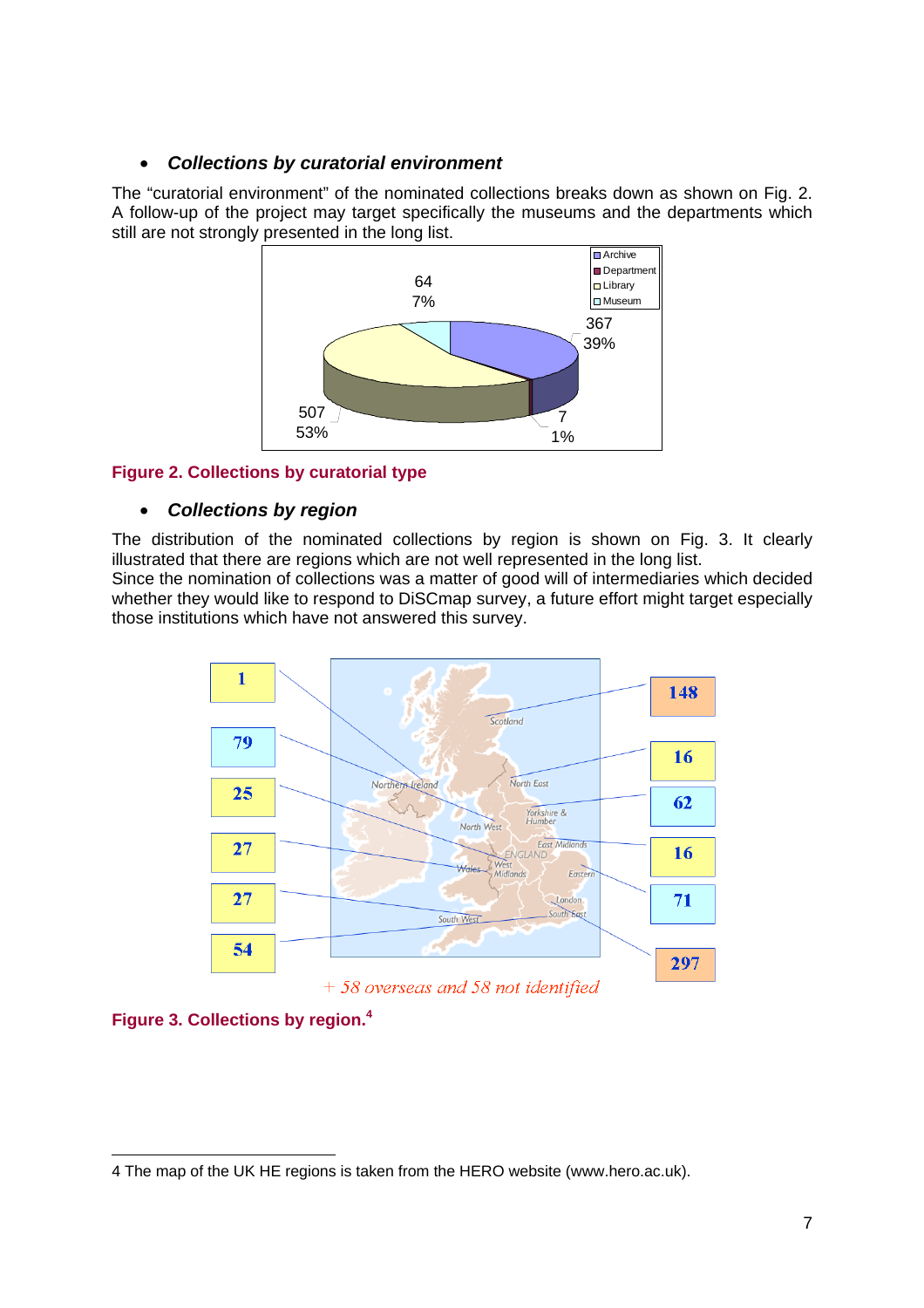## • *Collections by institution type*

The distribution of collections in the long list according to the type of institution which is taking care of them is presented in Fig. 4.



#### **Figure 4. Collections by institutional type**

Although 51% of all nominated collections in the list belong to the holdings of HEIs founded before 1960, the most active in terms of responding to the survey were the institutions founded after 1992 (57% of them responded to the survey). Respectively, 47% of the pre-1960 institutions and 35% of the Post-Robbins institutions responded to the survey. Having in mind the nature of the project, where the participation of the intermediaries was a matter of good will, the overall response from 44% is very satisfactory.

For individual HEIs, the number of nominated collections varied from 1 to 67 collections.

#### • *Collections by age range*

Collections can have more than one age range. Table 2. presents the number of collections which contain items from particular time period.

| <b>Range</b> | Α   | B   | C  | D | E  | <b>Total</b> |
|--------------|-----|-----|----|---|----|--------------|
| $-1799$      | 90  | 153 | 10 | 1 | 8  | 237          |
| 1800-1899    | 192 | 157 | 10 | 1 | 10 | 340          |
| 1900-1949    | 233 | 139 | 0  | 1 | 9  | 366          |
| 1950-1999    | 221 | 86  | 0  | 1 | 5  | 300          |
| 2000-        | 85  | 16  | 0  | 0 | 2  | 100          |

#### **Table 2. Collections by age**

**A - DiSCmap survey of intermediaries, B - RLUK survey, C - RLUK list (Aberdeen University), D - RLUK survey complementary collections, E - DiSCmap survey of end users (CERLIM)**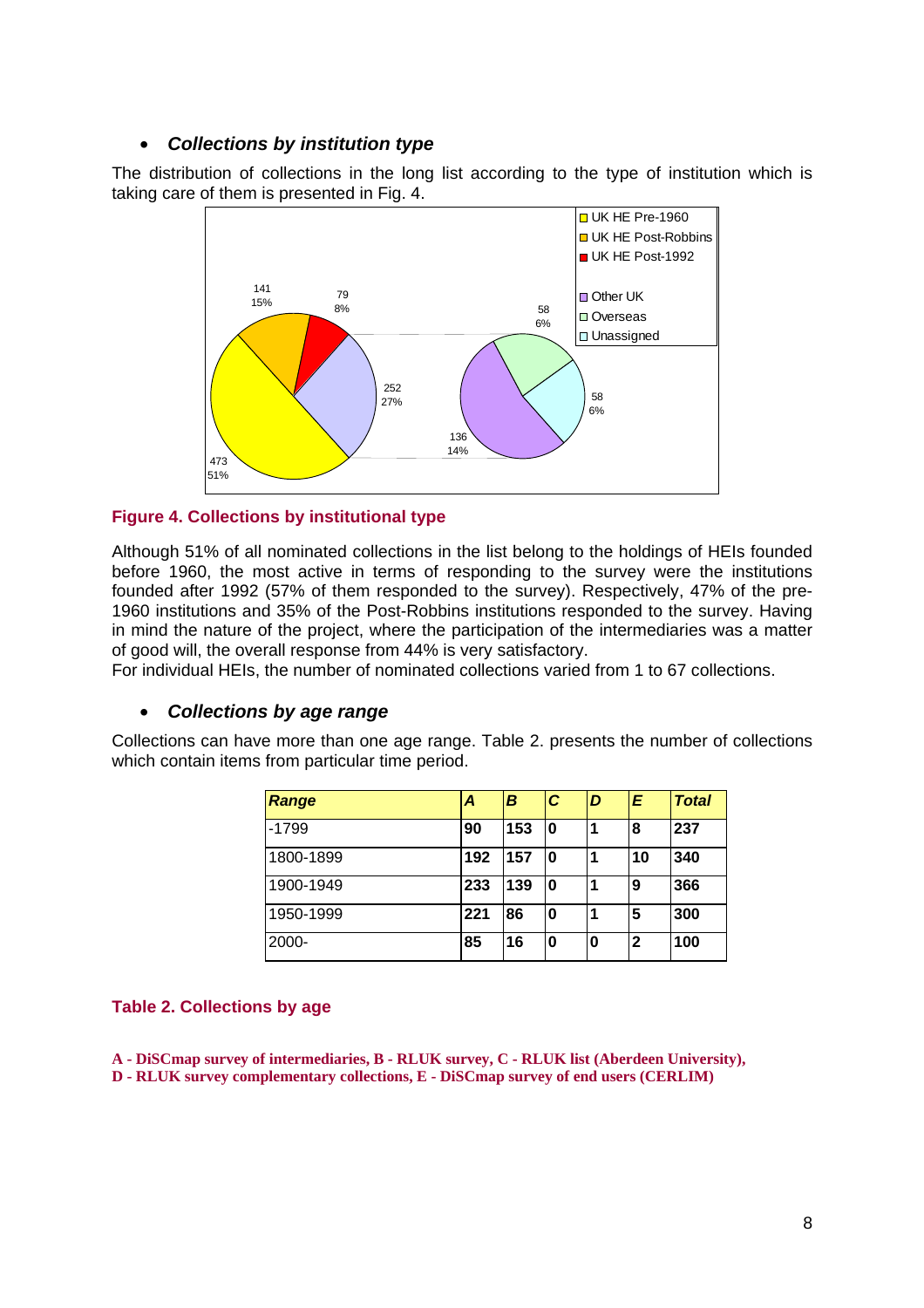# • *Collections by subject*

The number of collections across subjects is presented on Fig. 5. The subjects are aligned to high-level  $HESA<sup>5</sup>$  subject codes, extended with several additional subjects within the Humanities and Arts in order to understand better the structure of the nominated collections in these domains. This is the area where digitisation is still most popular, as suggested by the Loughborough Study (see JISC 2008).



# **Figure 5. Collections by subject**

DiSCmap also has the distribution of collections by language, digitisation status, IPR issues, preservation status, material type which are not provided here.

## **3.2. The prioritisation criteria articulated by both intermediaries and end users and the creation of the** *user-driven framework*

In order to develop a user-driven framework of criteria for prioritising digitisation, we analyzed the cases for digitisation provided by intermediaries and gathered quantitative data on the priorities seen as most essential by end users.

# • *The typology of user orientated digitisation criteria to emerge from the mass survey of intermediaries*

The following list of 10 separate User oriented digitisation criteria is an inclusive one discerned from the content analysis of the DiSCmap intermediary survey response.

- − to improve/facilitate access
- − to meet evidence of user demand
- to enhance teaching of undergraduate and taught masters course
- − to enhance teaching of networked courses for distance learners
- − to support ongoing research

support research in multiple disciplines (interdisciplinarity)

<sup>&</sup>lt;sup>5</sup> Higher Education Statistics Agency (HESA), http://www.hesa.ac.uk/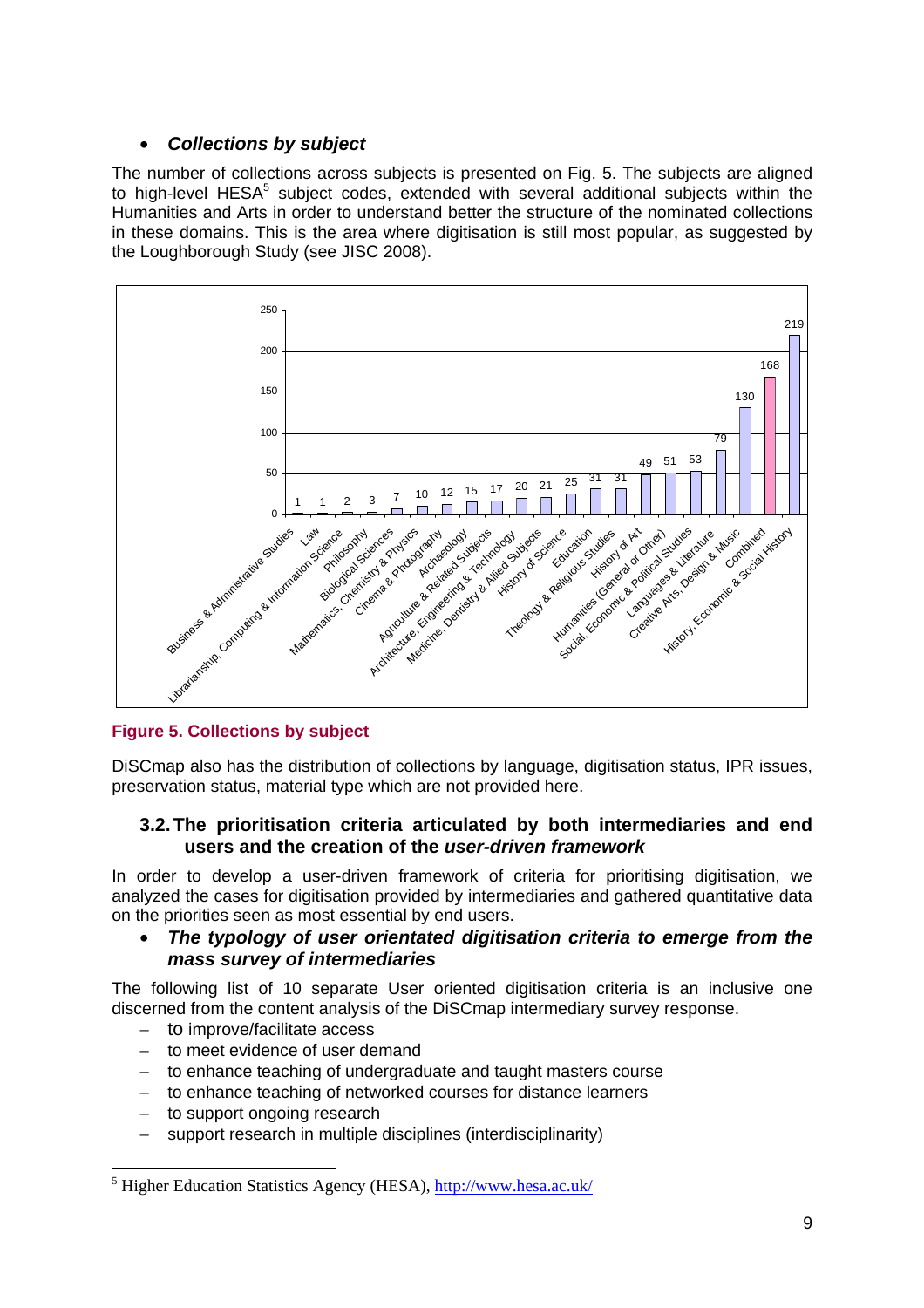- − a means of furthering collaborative research projects
- − potential to create a new subject area for research
- − create / support research and teaching using new media
- − potential impact for users beyond the boundaries of HE

Here no attempt has been made to establish a ranking in order of priorities or in the order in which intermediaries or end users advanced them – nor was the user-related criteria solely advanced by end users in the survey.

#### • *The study of the end users and its findings*

The current and future needs of users of digitised content were sought via 1) a thorough analysis of studies and research undertaken within the field focussed on end users 2) consultation with direct end users.



**Figure 6. Breakdown of end user survey participants**

Fig. 6 provides a breakdown of end user survey participants. Respondents were able to select multiple roles, for example a lecturer may have wished to indicate that they both actively teach and undertake research. The responses indicated that the participant's roles comprised:

- − Lecturers 25%
- − Students 22%
- − Researchers 20%
- − Intermediaries 18%
- − Readers and Professors 8%

Few participants described themselves as "Other"; these roles included Administrative Assistant, Retired, and Designer.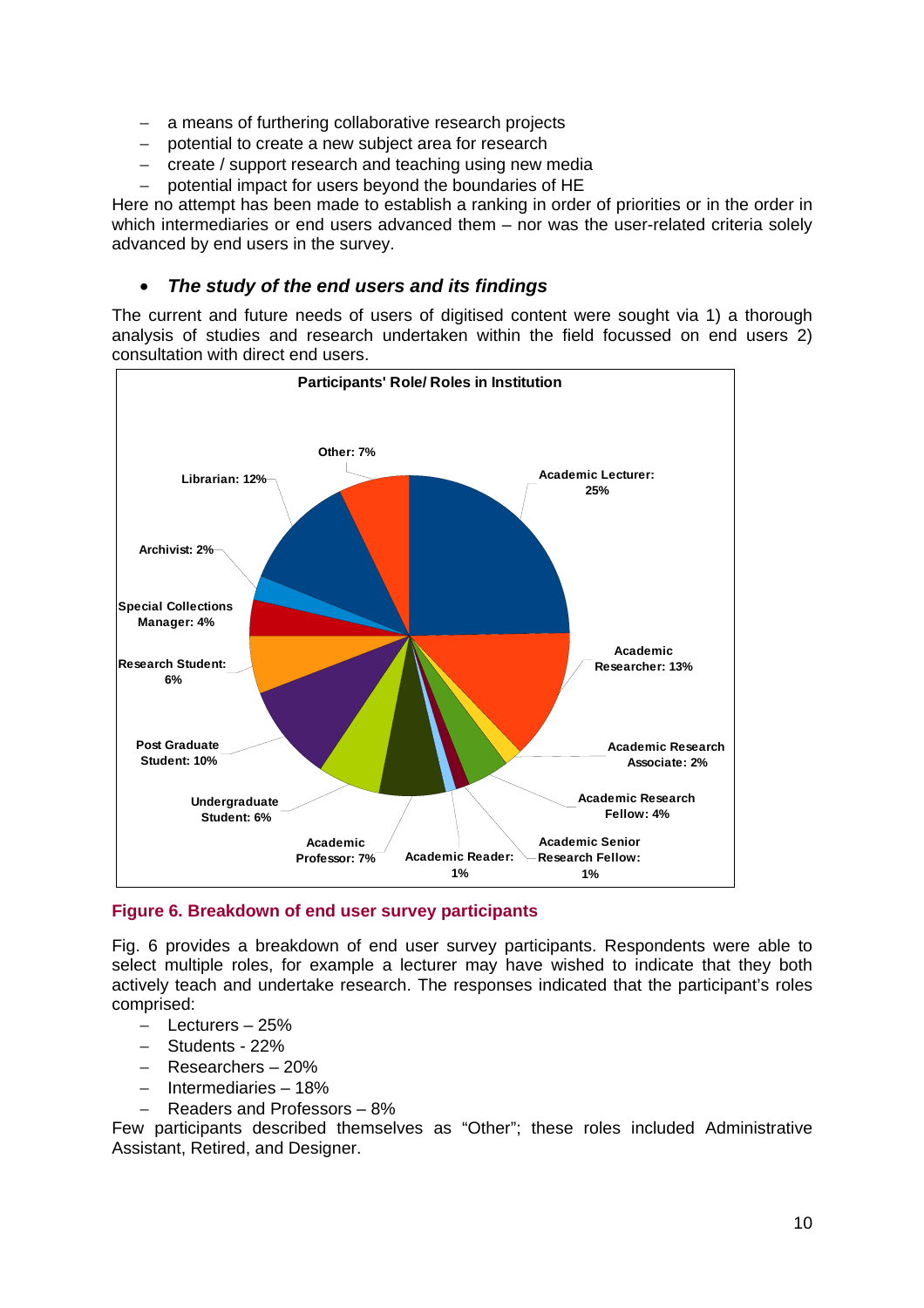# • *User's criteria for prioritisation of a collection for digitisaion*

Participants were asked to indicate their own criteria for a Special Collection to be digitised by selecting as many criteria from a list as they felt important. This set of criteria was identified through: 1) analysis of secondary material and existing frameworks for digitisation; 2) interviews with Intermediaries and, 3) results of the Intermediaries' survey as described above. Fig. 7 represents these responses:



## **Figure 7. End users' view on the criteria for digitisation**

Criteria eliciting greatest responses are presented first:

- − Improve access 19%
- − Positive impact on research or studies AND Enable increase in the frequency of use – both 14%
- − Assist in preservation an conservation of a collection AND Because a collection is rare or valuable - 13%
- − Positive impact on teaching AND Bring distributed parts of a collection together, improve intellectual coherence – 7%
- − Allow collaboration 6%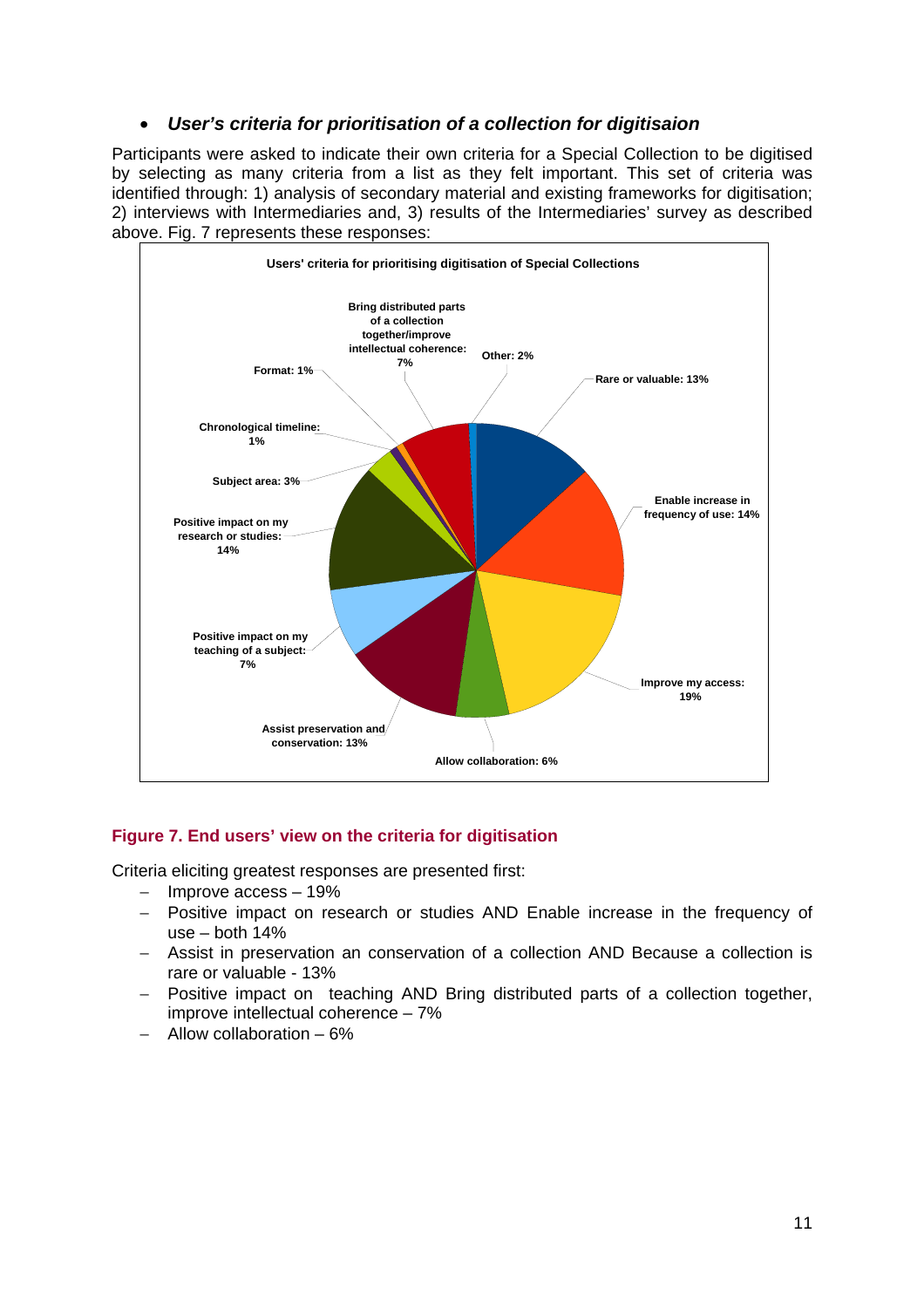

#### **Figure 8. Summary of user-driven criteria**

The following list of eleven separate digitization criteria is derived from analysis of the DiSCmap end user survey and focus group and interview data:

- − To improve access
- − To enhance impact on research and/or studies
- − To increase frequency of use
- − To enhance impact on teaching
- − To bring together distributed collections and improve intellectual coherence
- − To allow for collaboration
- − To increase digitized collections by subject discipline
- − To increase digitized collections by chronological timeframe
- − To increase digitized collections by alternative formats
- − To improve access outside HE
- To improve navigation and searchability within a collection

Synthesising and analysing the findings from intermediary and user surveys, we developed a formal framework of criteria for the assessment of the "prioritisation status" of a potential collection, taking into account the criteria indicated by the intermediaries and end users (see Fig. 8).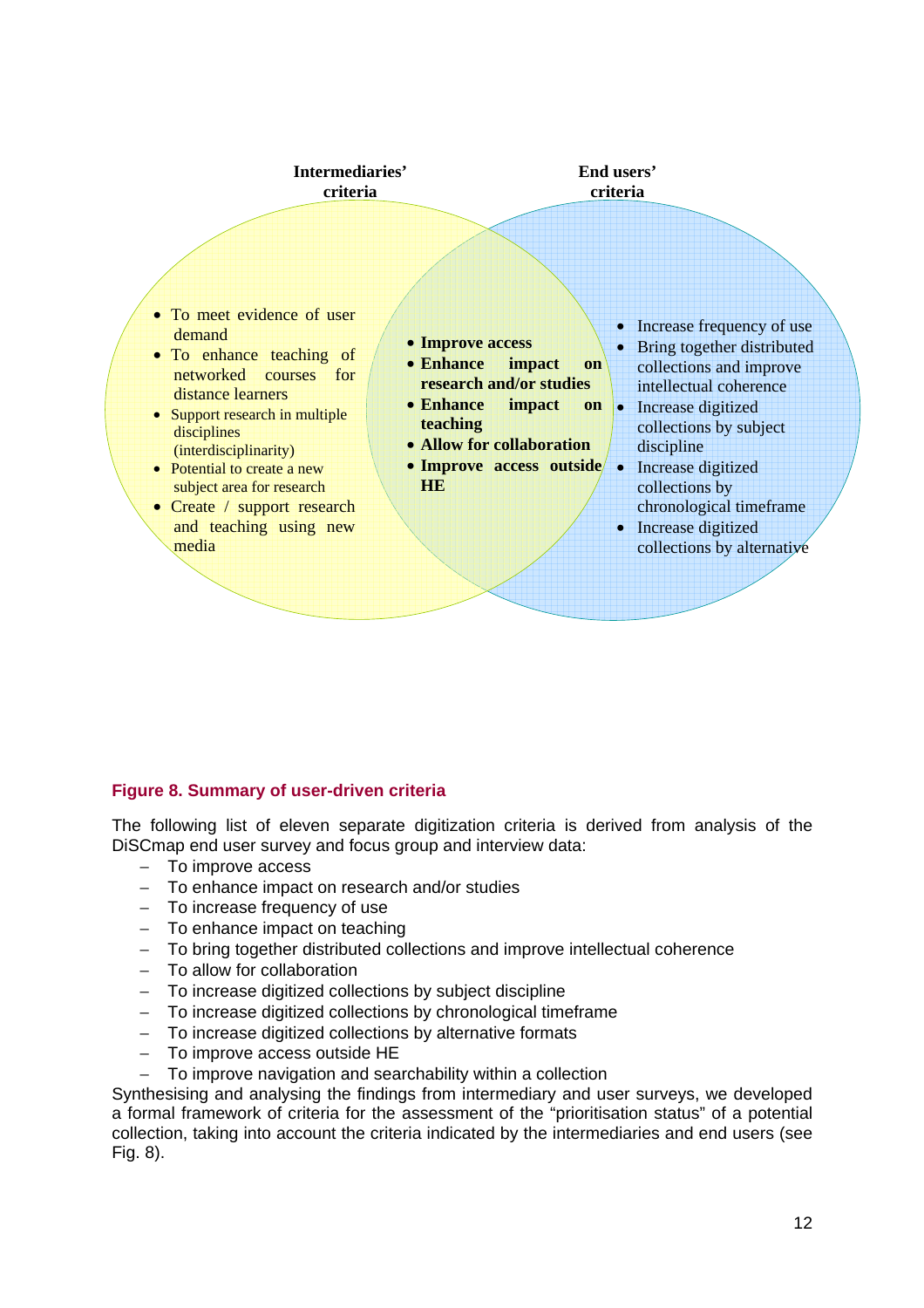We sought to define provisional framework assessment criteria for analysis of the *responsiveness to need* and *potential impact* that digitisation of a given collection might have, and the extent to which it might *support key research and teaching*.

The framework is not just a mechanical combination of the 10 criteria which emerged from the analysis of the intermediaries' responses to the DiSCmap survey and the 11 criteria nominated by end users – it takes all these criteria but presents them with relationships which can be identified analysing the context of the nominated criteria.

The relationships between these criteria are presented in a concept map (see Fig. 9). Please note that this concept map is based on the data gathered. In different places this concept map can be expanded, but our task was not to create yet another prioritisation framework, but to accommodate the data received in the user surveys.



**Figure 9. A concept map of DiSCmap user-driven prioritisation framework** 

# **3.3. The short lists of collections**

The richness of the aspects related to user-driven criteria for prioritising digitisation can be addressed better by a flexible approach to the construction of short lists. There are multiple factors which drive digitisation and instead of providing one "snapshot" in the form of one short list, we decided to illustrate the concept of a short list for digitisation by four examples.

**Shortlist 1. Collections nominated by various groups of users.** This short list includes collections nominated by different groups of users, in the context of DiSCmap project these were intermediaries through DiSCmap and RLUK surveys and end users. In the context of the project this corresponds to the criteria *Access, Meet evidence of user demand, Enhance impact on teaching* and *Enhance impact on research.* 

**Shortlist 2. Collections related to policy framework.** This shortlist consists of collections under specific subject areas identified by  $HEFCE<sup>6</sup>$  in the "Strategically important and vulnerable subjects" (Final report of the 2008 advisory group). This correspond to the criterion of better offering of digitized resources by subject. In this particular case we do not use a specific evidence of user demand, but a policy-driven need.

**Shortlist 3. Collections on specific thematic clusters.** This shortlist consists of collections which titles identify them as a part of a thematic cluster.

 6 The Higher Education Funding Council for England (HEFCE)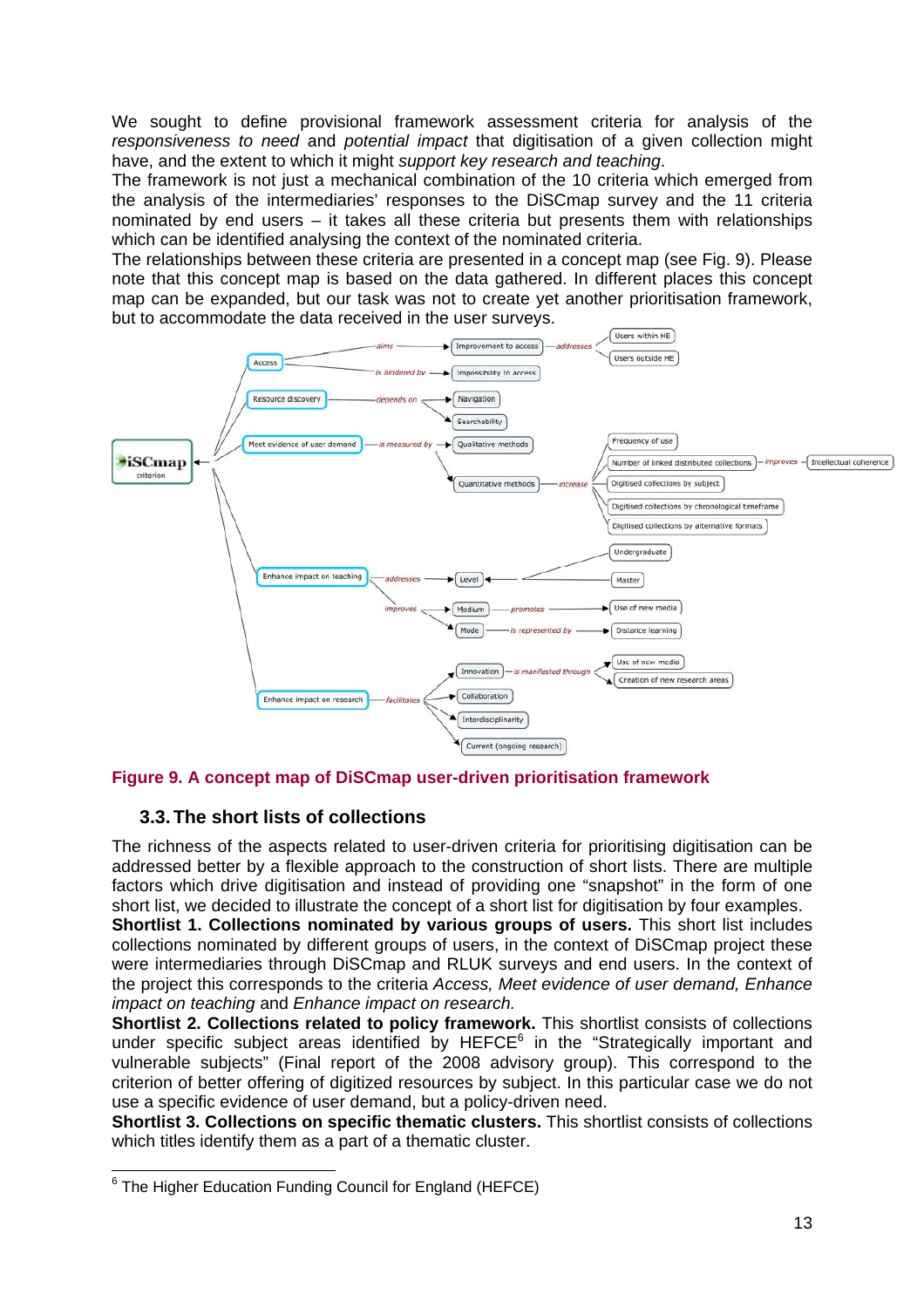**Shortlist 4. Collections with highest number of reasons for digitisation.** This shortlist includes all collections nominated to DiSCmap by intermediary users for which the intermediary users stated that the collections should be digitised because the meet the priority criteria *Collaboration, Preservation, Increase usage, Facilitate access* and *Other*. The diagram does not include Other. It should be noted that this is the opinion of intermediaries and actual quantitative evidence was not provided. The actual shortlist is based only on collections nominated by intermediaries to DiSCmap by intermediaries (for collections nominated by RLUK and end users a consultation with intermediaries would be necessary).

# 4. Outcomes

In its widest sense the project contributes towards preliminary evidence on user-driven priorities which could help in the process of allocation of funding for digitisation projects. It also can help to define the purpose, value and impact of digitisation not on institutional basis but on UK HE scale. By development of a framework of user-driven prioritisation criteria, DiSCmap contributes towards the longer-term goal of developing a quantifiable and adjustable system of metrics in the digitisation life cycle especially addressing the selection phase.

The amount of collections nominated to the long list reached beyond the expectations of the project team. This list itself is a valuable outcome which should be enriched further in order to provide a broad and trustworthy basis for the future digitisation decisions.

DiSCmap surveyed over 1000 intermediaries and end users; this report presents in a very condensed form only a small proportion of the total evidence on user demand gathered by the project team. Yet in analysing and representing fully the range of end user priorities, DiSCmap has made a considerable advance in identifying the actual digitisation needs of end users. It has done so with the aim of removing the element of guesswork and assumption hitherto inherent in our understanding of user requirements in this area. The combination of intermediary' and end user' studies provides a richness of view points which highlight the many important different aspects related to the user dimension in digitisation.

# 5. Conclusions

# **5.1. How the long list can be used in future and what can be improved**

## − *The long list as a source of evidence on user demand*

The long list can be used as a source to supply evidence in support of different hypotheses related to user-demand. The descriptive statistics provided in Section 3.1. help to understand what kinds of specific detail on collections can be retrieved from the long list.

#### − *The need to harvest further details on collections whose records are incomplete*

The long list would profit from its content being better harmonised and the quality of data unified. This would require further contact with intermediaries in charge of collections, especially in the case of collections nominated by the end users.

## − *The need to extend the institutional coverage*

Currently the long list includes collections nominated from 57% of the post-1992 HEIs, 47% of the pre-1960 HEIs and 35% of those "Post-Robbins".

Another dimension of the long list extension would be to seek more collections nominated from beyond the HE sector. Currently the long list includes collections nominated by The National Archives, The British Library, the National Library of Wales and multiple other institutions.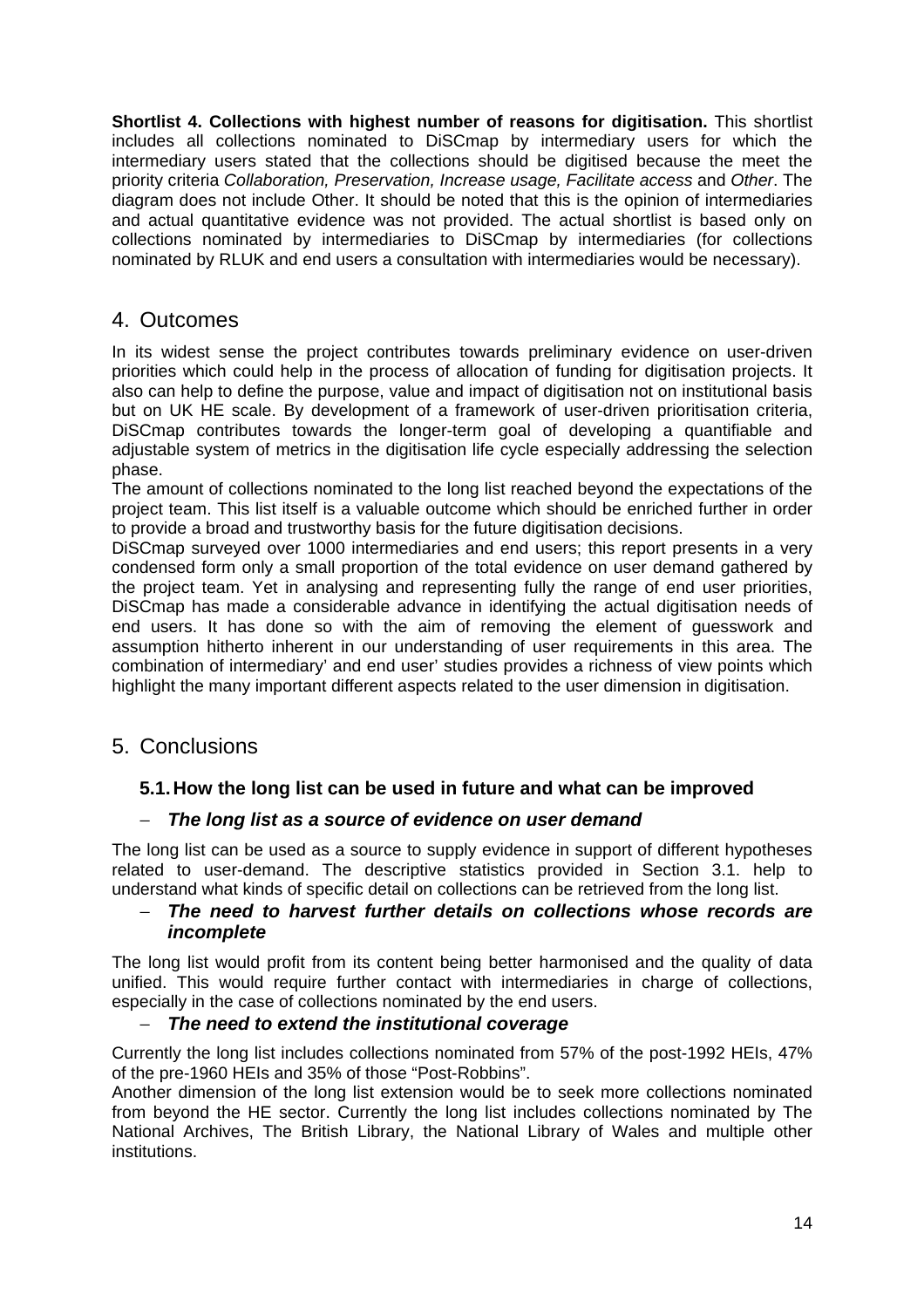# **5.2. Conclusions about end users**

## − *The view of end users on Special Collections differs from the view of the intermediaries*

The necessity to embrace a user-driven framework for the digitisation of Special Collections must be qualified with one additional caveat. The project uncovered a key area where there exists a difference in perspective relating to the understanding of Special Collections between the two survey groups. Intermediaries (with due professional care) were, for the most part, highly specific in their provision of descriptive detail on the Special Collections which they nominated as priority cases for digitisation. End users (understandably) often had a tendency to be vaguer in description and instead suggested, in places, discrete "subcollections" for digitisation or alternatively "super-collections" such as manuscripts of the British Library or the BBC Archives. This means that the granularity of collections is viewed in a different way by both intermediaries and end users.

One significant conclusion to be drawn from this distinction is that, when providing a digital resource to end users, intermediaries should seek to accommodate both these understandings of its relevant context; not only should the digitised resource enable end users to identify the context of a given object in the sense of the collection to which it physically belongs, but also it should provide the possibility of identifying its relationship to relevant "sub-collections" or "super-collections" with the capacity to link to key semantic groupings, such as, for example "19th century newspapers" or "incunables".

## − *The needs across domains are different, this needs further study*

DiSCmap did not have the specific task to discover differences between subject domains, but the distribution of subjects across the nominated collections not surprisingly revealed higher interest in arts and humanities material in digitised form. This seems to sound like an echo of the Loughborough study (see JISC 2008), but one possible approach would be to make further subject-specific studies on the user needs.

## **5.3. User demands in digitised resources for research and teaching**

## − *Intermediaries' and end users' views on the impact of digitised resources in research and teaching differ*

Our study showed that end users expect that digitised materials will be of greater benefit to research. The number of collections nominated by end users for research purposes outnumbered almost 3 times the collections nominated for teaching. Intermediaries, on the other hand, tended to evaluate higher the expected impact on teaching of collections nominated for digitisation. It could be recommended in future digitisation calls to request specific information in what teaching courses or in what specific research the collection nominated for digitisation is expected to be used. The established and clear connection with the future community of users of the digitised collection may help to justify proposals for digitisation.

#### − *What happens after a collection is being digitised?*

DiSCmap did not prompt, in its surveys, any specific *uses* of digitised collections. End users, however, did suggest a number of criteria which reveals a growing level of expectancy that digitised resources should help to improve collaboration, further interdisciplinarity, connect distributed collections and aim to increase the amount of available digital materials across chronological timelines/subjects. However, VLEs and VREs were not widely mentioned, indicating that the use made of digitised resources through such online environments for teaching and research must be further expanded. We believe that if future digitisation projects include scenarios for typical uses and training of the identified users for the discovery and everyday work with digital resources, this will help not only to increase the amount of digitised materials, but will also influence their quantity of access and quality of use.